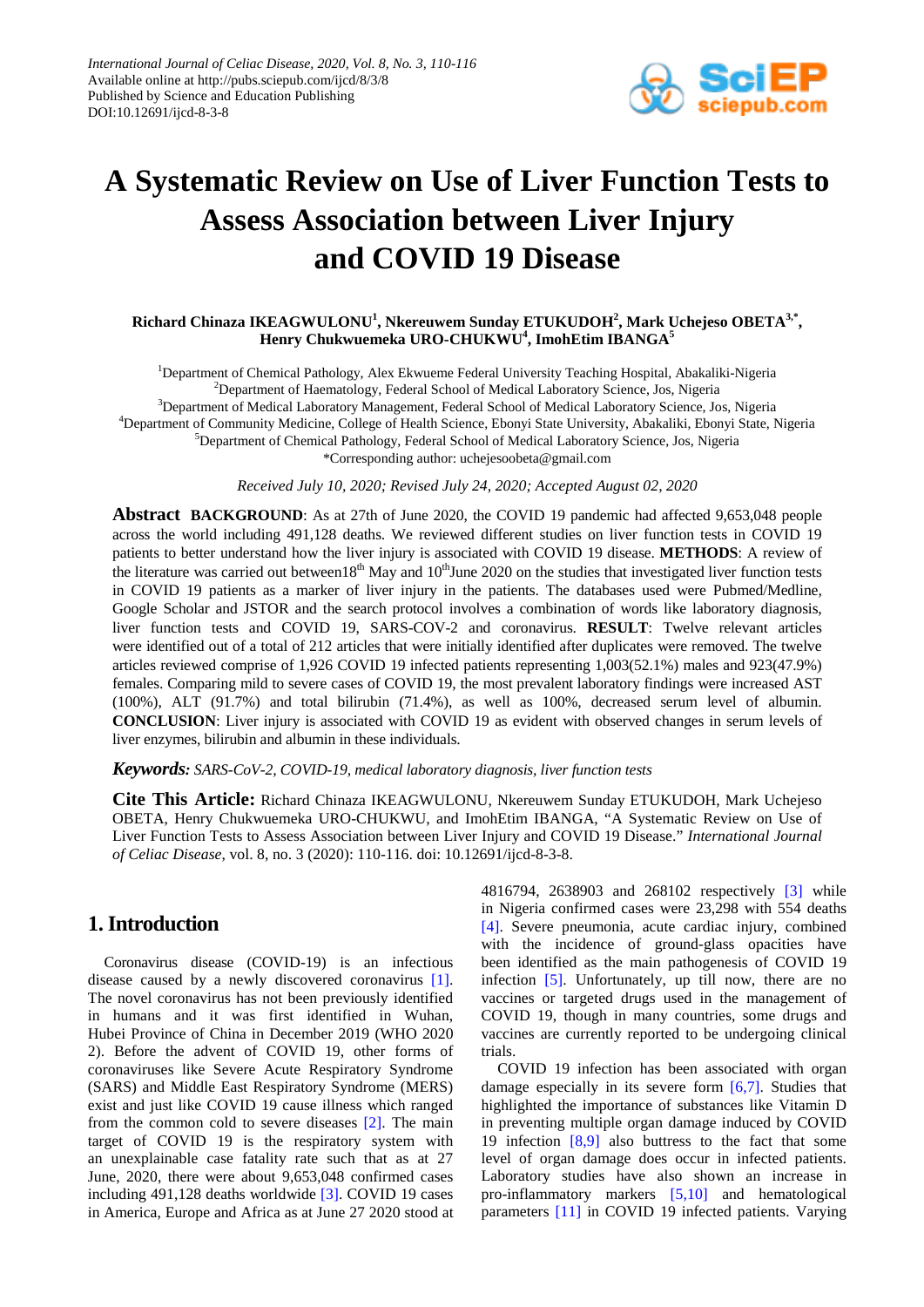degrees of liver Impairment occasioned by changes in liver function tests have equally been reported [\[7\].](#page-5-8)

Furthermore, research is still evolving to fully understand how laboratory parameters can best be used to predict severity and prognosis of COVID 19 and in this study, the effort is made to systematically review and summarize findings from studies that investigated the association between liver injury and severity of COVID 19 infection.

# **2. Method**

From May 18 to June 10, 2020, a literature search was conducted in Pubmed/Medline, Google Scholar and JSTOR for publications relating COVID 19 to changes in liver function tests. In this review liver function tests, also referred to as a hepatic panel, are groups of blood tests that provide information about the state of a patient's liver and includes tests like ALT, AST, ALP, GGT, Total bilirubin and albumin and globulin. The search protocol involves a combination of words like laboratory diagnosis, liver function tests and COVID 19, SARS-COV-2 and coronavirus. Reference lists of selected articles were also searched to identify missed studies. Time of publications was not restricted, however, only studies published in English were included. Studies were also included if they were primary research articles, assessed the association between serum levels of liver biochemical outcome from COVID 19 infection and reported in mean (SD) or median (IQR). Review articles, expert opinions, books, newsletters, commentaries, theses, editorials were all excluded. Patients were grouped as mild or severe cases. All patients in an intensive care unit (ICU) and non-survival cases were classified as severe cases whereas patients who are not in ICU and those that are survivors as seen in some studies were grouped as mild cases. All publications were retrieved online while data extraction was carried out for each paper highlighting the following: name of first author and year of publication, study design, study location, laboratory parameter, serum levels of the analytes, sample size, age, gender, and disease severity criteria. The search strategy and results are provided in [Figure 1.](#page-1-0)

<span id="page-1-0"></span>

**Figure 1.** PRISMA Flow diagram for the selection of studies based on study inclusion and exclusion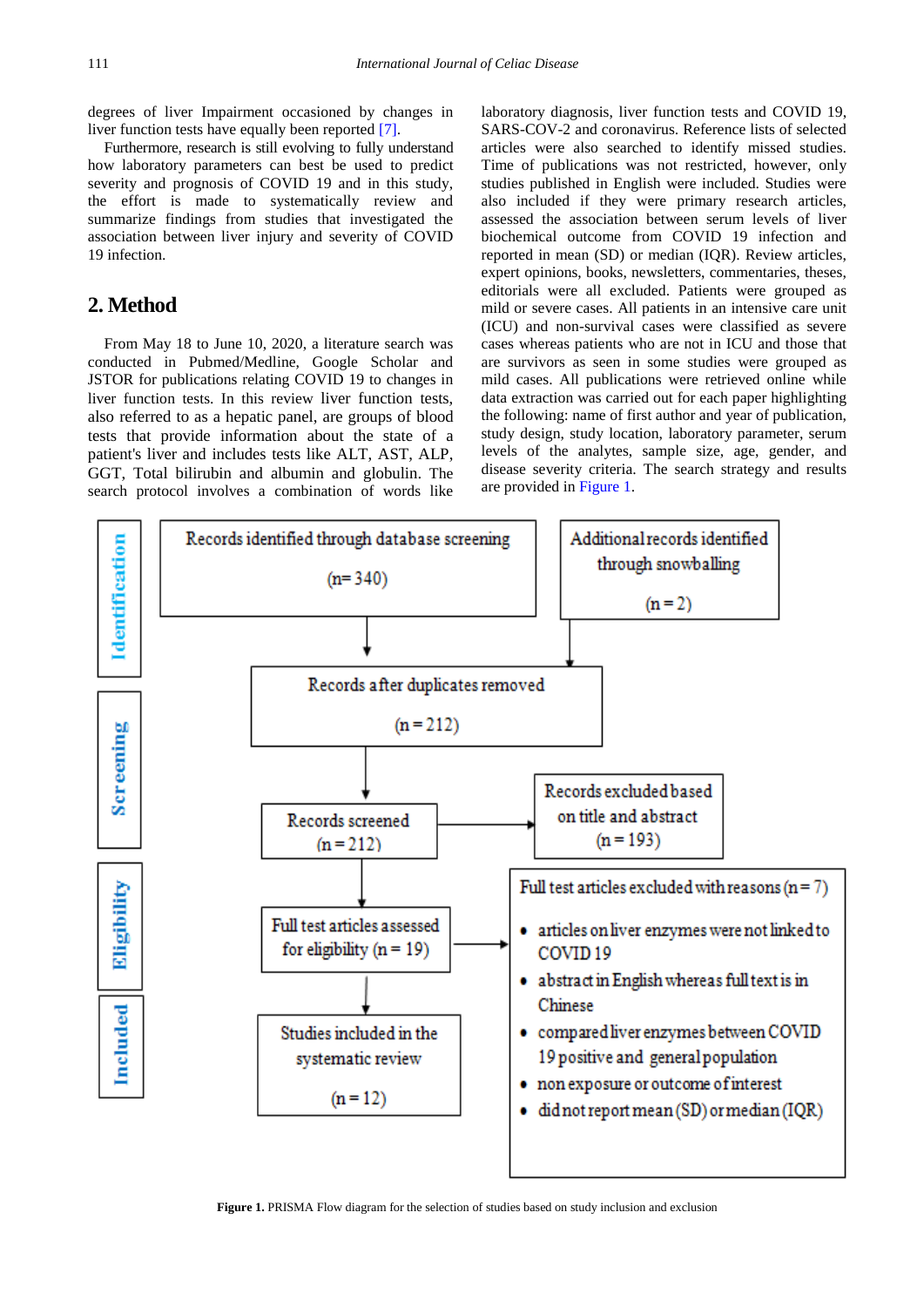# **3. Results**

342 articles were found after the initial search of literature which was reduced to 212 articles following the removal of duplicates. Further evaluation of the titles, abstracts and full texts of the 212 articles applying the study inclusion and exclusion criteria aforementioned yielded a total of 12 articles which met the study criteria and were systematically reviewed in this study.

All the reviewed studies (12-23) were retrospective in design and conducted in China except one done in Denmark. The twelve articles reviewed comprise of 1,926 COVID 19 infected patients representing 1,003(52.1%) males and 923(47.9%) females. The included articles characteristics are presented in [Table 1.](#page-2-0) In all the studies, COVID 19 infection was identified using real-time reverse transcriptase-polymerase chain reaction (RT-PCR).

<span id="page-2-0"></span>

| Author | Study design         | Study location             | Sample<br>population | Age<br>(mean /median years <sup>a</sup> ) | Gender                                     | Year of<br>publication |
|--------|----------------------|----------------------------|----------------------|-------------------------------------------|--------------------------------------------|------------------------|
| 12     | Retrospective        | China                      | 155                  | $54(42-66)$                               | Males: 86 (55.5%)<br>Females: 69(44.5%)    | 2020                   |
| 13     | Retrospective        | China                      | 78                   | 38 (33-57)                                | Males: 39(50%)<br>Females: 39(50%)         | 2020                   |
| 14     | Retrospective        | Beijing<br>China           | 63                   | $47(3-85)$                                | Males: 37(58.7%)<br>Females: 26(41.3%)     | 2020                   |
| 15     | Retrospective        | Wuhan<br>China             | 69                   | $42(35-62)$                               | Males: 32(46.4%)<br>Female: 37(53.6%)      | 2020                   |
| 16     | Retrospective        | Shenzhen,<br>China         | 298                  | $47(33-61)$                               | Males: 145 (48.7%)<br>Females:153(51.3%)   | 2020                   |
| 17     | Retrospective        | Wuhan<br>China             | 28                   | $68.6(53 - 82)$                           | Males: 21 (75%)<br>Females: 7(25%)         | 2020                   |
| 18     | Retrospective cohort | Hubei<br>China             | 299                  | $53.4 \pm 16.7$                           | Males:160 (53.5%)<br>Females:139(46.5%)    | 2020                   |
| 19     | Retrospective        | China                      | 21                   | $56.0(50.0-65.0)$                         | Males: 17(81.0%)<br>Females: 4(19.0)       | 2020                   |
| 20     | Retrospective        | Zhejiang province<br>China | 645                  | $46.65 \pm 13.82$                         | Males:328(50.9%)<br>Females: 317(49.1%)    | 2020                   |
| 21     | Retrospective        | China                      | 76                   | 44.5                                      | Males: $42(55.3%)$<br>Females: 34(44.7%)   | 2020                   |
| 22     | Retrospective        | Denmark                    | 175                  | 71                                        | Males = $85(48.6\%)$<br>Females= 90(51.4%) | 2020                   |
| 23     | Retrospective        | Wuhan,<br>China            | 19                   | 73 (38-91)                                | Male: 11(57.9%)<br>Female: 8(42.1%)        | 2020                   |

**Table 1. General characteristics of reviewed articles**

a Age data presented as median (IQR) or mean (SD), IQR=inter quartile range.NA=not available, SD=standard deviation.

**Table 2. Major findings from the reviewed studies**

| <b>AUTHOR</b> | Covid-19<br><b>DETECTION</b> | <b>DISEASE SEVERITY</b><br><b>CLASSIFICATION</b>                                                                      | <b>LABORATORY</b><br><b>PARAMETER</b> | <b>SERUM LEVELS</b><br><b>IN MILD CASES</b><br>$MEAN \pm SD$ | <b>SERUM</b><br><b>LEVELS IN</b><br><b>SEVERE CASES</b><br>$MEAN \pm SD$ | P<br><b>VALUE</b> | <b>DISEASE SEVERITY</b><br><b>CRITERIA</b>                                                     |
|---------------|------------------------------|-----------------------------------------------------------------------------------------------------------------------|---------------------------------------|--------------------------------------------------------------|--------------------------------------------------------------------------|-------------------|------------------------------------------------------------------------------------------------|
| 12            | real-time<br>RT-PCR          | Severe cases: 85<br>Mild cases: 70                                                                                    | Alanine<br>aminotransferase           | $20(15-33)$                                                  | $28(17-42)$                                                              | 0.545             | The diagnosis<br>of pneumonia was<br>based on clinical<br>characteristics and<br>chest imaging |
|               |                              |                                                                                                                       | Aspartate<br>aminotransferase         | $32(23-38)$                                                  | $37(25-65)$                                                              | 0.004             |                                                                                                |
|               |                              |                                                                                                                       | Albumin                               | 39 (36-42)                                                   | $36(32-40)$                                                              | 0.001             |                                                                                                |
|               |                              |                                                                                                                       | Globulin                              | $29(26-32)$                                                  | $28(26-31)$                                                              | 0.766             |                                                                                                |
| 13            | real-time<br>RT-PCR          | Mild cases: 67<br>Severe cases: 11                                                                                    | Alanine<br>aminotransferase           | $18.5(12.5-27.7)$                                            | $17.4(13.9-43.9)$                                                        | 0.776             | The guidelines for<br>diagnosis and                                                            |
|               |                              |                                                                                                                       | Aspartate<br>aminotransferase         | $20.0(13.9-30.9)$                                            | $21.6(12.0-45.6)$                                                        | 0.788             | management of<br>COVID-19 (4th<br>edition, in Chinese) by<br>the National Health               |
|               |                              |                                                                                                                       | Albumin                               | $41.27 + 4.55$                                               | $36.62 \pm 6.60$                                                         | 0.006             | Commission of China                                                                            |
| 14            | real-time<br>RT-PCR          | 8 mild cases (12.7%),<br>36 moderate cases<br>$(57.1\%)$ ,<br>10 severe cases (15.9%)<br>and9<br>criticallyill(14.3%) | Alanine<br>aminotransferase           | $29.88 \pm 20.7$                                             | $83.11 \pm 140.4$                                                        | 0.100             | The guidelines for<br>diagnosis and                                                            |
|               |                              |                                                                                                                       | Aspartate<br>aminotransferase         | $31.00 + 17.00$                                              | $67+153.65$                                                              | 0.034             | management of<br>COVID-19 $(4th$ edition,                                                      |
|               |                              |                                                                                                                       | <b>ALP</b>                            | $97.50 + 53.3$                                               | $73.00 \pm 35.$                                                          | 0.436             | in                                                                                             |
|               |                              |                                                                                                                       | <b>GGT</b>                            | $23.25 \pm 13.83$                                            | $54.89 \pm 29.3$                                                         | 0.061             | Chinese) by the                                                                                |
|               |                              |                                                                                                                       | Total bilirubin                       | $12.14 \pm 9.98$                                             | $10.83 \pm 5.5$                                                          | 0.965             |                                                                                                |
|               |                              |                                                                                                                       | Albumin                               | $43.62 \pm 3.20$                                             | $32.77 \pm 5.1$                                                          | 0.000             | National Health<br>Commission of China                                                         |
|               |                              |                                                                                                                       | Globulin                              | $28.63 \pm 2.39$                                             | $28.00 \pm 4.$                                                           | 0.919             |                                                                                                |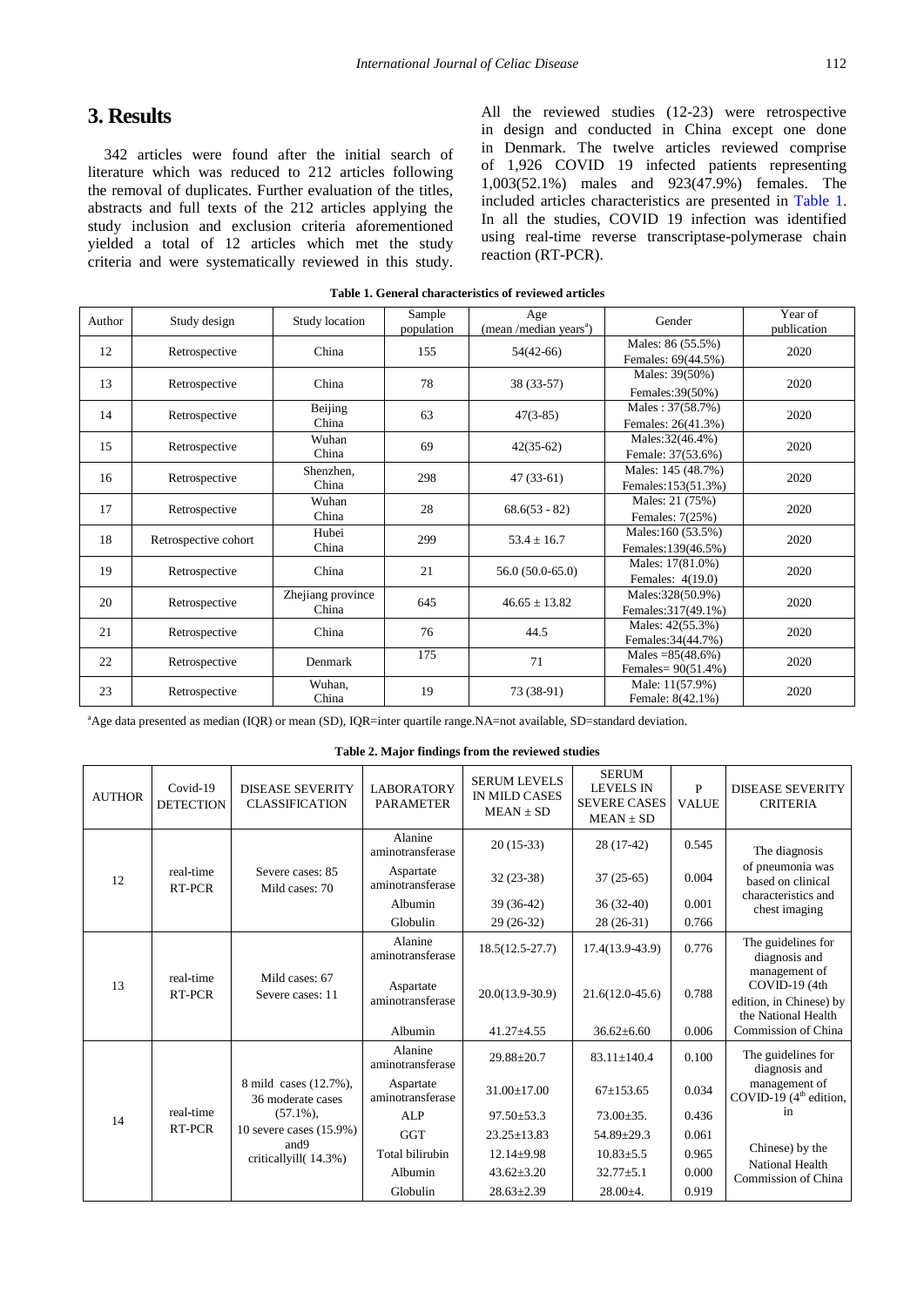| <b>AUTHOR</b> | Covid-19<br><b>DETECTION</b> | <b>DISEASE SEVERITY</b><br><b>CLASSIFICATION</b>                                                   | <b>LABORATORY</b><br>PARAMETER                           | <b>SERUM LEVELS</b><br>IN MILD CASES<br>$MEAN \pm SD$ | <b>SERUM</b><br><b>LEVELS IN</b><br><b>SEVERE CASES</b><br>$MEAN \pm SD$ | $\mathbf{P}$<br><b>VALUE</b>         | <b>DISEASE SEVERITY</b><br>CRITERIA                                                                                                                     |
|---------------|------------------------------|----------------------------------------------------------------------------------------------------|----------------------------------------------------------|-------------------------------------------------------|--------------------------------------------------------------------------|--------------------------------------|---------------------------------------------------------------------------------------------------------------------------------------------------------|
| 15            | real-time<br>PCR.            | Mild cases (SpO <sub>2</sub> $\geq$ 90%<br>group): 55                                              | Alanine<br>aminotransferase                              | 24.00 (16.00-40.00)                                   | 31.50 (23.00-<br>52.00)                                                  | 0.119                                | All patients with<br>COVID-19 enrolled in<br>this study were<br>diagnosed and<br>admitted in accordance                                                 |
|               |                              |                                                                                                    | Severe cases (SpO <sub>2</sub> $\geq$<br>90% group ): 14 | Aspartate<br>aminotransferase                         | 26.00 (21.00-39.00)                                                      | 40.50 (24.00-<br>62.00)              | 0.03                                                                                                                                                    |
|               | real-time<br>PCR.            | Mild cases: 240(80.5%)<br>Severe cases: 58(19.5%)                                                  | Alanine<br>aminotransferase                              | 20 (13-28.25)                                         | 26.85 (20-40.8)                                                          | .003                                 | The diagnosis of<br>COVID-19 was based<br>on the World Health                                                                                           |
| 16            |                              |                                                                                                    | Aspartate<br>aminotransferase                            | $26(21-34)$                                           | 36 (28-48.3)                                                             | < 0.001                              | Organization's interim<br>guidance<br>And diagnostic criteria<br>were based on the<br>recommendations by<br>the National Centers<br>for Disease Control |
|               |                              |                                                                                                    | <b>ALP</b>                                               | $61(50-74)$                                           | 58 (46-63)                                                               | .032                                 |                                                                                                                                                         |
|               |                              |                                                                                                    | <b>GGT</b>                                               | 21 (14.5-31.85)                                       | 35.25 (23-53.4)                                                          | < 0.001                              | and Prevention (CDC)                                                                                                                                    |
|               |                              |                                                                                                    | Total bilirubin                                          | $10.9(8-15.5)$                                        | $11.25(8.4-18.3)$                                                        | .133                                 | of China                                                                                                                                                |
|               |                              | Mild cases (14 patients<br>in isolation)<br>Severe cases (14<br>patients in ICU)                   | Alanine<br>aminotransferase                              | 17.5(10.8, 26.0)                                      | 21(15.5, 40.5)                                                           | .2317                                | Coronavirus                                                                                                                                             |
| 17            | real-time<br>PCR.            |                                                                                                    | Aspartate<br>aminotransferase                            | $22.2 \pm 7.2$                                        | $44.8 \pm 20.8$                                                          | .0058                                | Pneumonia Prevention<br>and Control Program<br>(fifth edition)<br>published by the<br>National Health<br>Commission of China                            |
|               |                              |                                                                                                    | Total bilirubin                                          | $9.1 \pm 3.6$                                         | $15.8 \pm 6.8$                                                           | .0082                                |                                                                                                                                                         |
|               |                              |                                                                                                    | Albumin                                                  | 35.8 (30.7-38.5)                                      | $31.6(27.1 - 32.7)$                                                      | .0108                                |                                                                                                                                                         |
|               | real-time<br>PCR.            | Mild cases (survivors):<br>283<br>Severe cases (non<br>survivors): 16                              | Alanine<br>aminotransferase                              | $27.5 \pm 21.2$                                       | $29.4 \pm 28.5$                                                          | .800                                 | diagnostic criteria was<br>as set out by World<br>Health Organization                                                                                   |
| 18            |                              |                                                                                                    | Aspartate<br>aminotransferase                            | $25.5 \pm 18.2$                                       | $35.4 \pm 16.8$                                                          | .037                                 |                                                                                                                                                         |
|               |                              |                                                                                                    | Total bilirubin                                          | $11.0 \pm 6.7$                                        | $11.0 \pm 4.6$                                                           | .993                                 | for COVID-19                                                                                                                                            |
|               |                              |                                                                                                    | Albumin                                                  | 92(32.5)                                              | 14(87.5)                                                                 | < 0.001                              |                                                                                                                                                         |
|               | real-time<br>RT-PCR          | severe cases ( $\leq$ 93%<br>$SpO2)$ : 11<br>mild cases $(>93\%)$ : 10                             | Alanine<br>aminotransferase<br>Aspartate                 | $16.0(13.3-21.8)$                                     | $42.0(32.5-50.0)$                                                        | 0.000                                | The guidelines for<br>diagnosis and<br>management of                                                                                                    |
| 19            |                              |                                                                                                    | aminotransferase                                         | $24.0(21.5-26.5)$                                     | 47.0 (28.0-74.5)                                                         | 0.014                                | COVID-19 (6th                                                                                                                                           |
|               |                              |                                                                                                    | Total bilirubin                                          | $7.8(6.4-9.5)$                                        | $8.8(7.9-10.5)$                                                          | 0.24                                 | edition, in Chinese) by<br>the National Health                                                                                                          |
|               |                              |                                                                                                    | Albumin                                                  | 37.2 (35.8-38.8)                                      | 29.6 (28.6-33.0)                                                         | 0.013                                | Commission of China                                                                                                                                     |
| 20            | real-time<br>RT-PCR          | Severe cases: 573<br>Mild cases: 72                                                                | Alanine<br>aminotransferase                              | $25.53 \pm 19$                                        | $29.37 \pm 25.71$                                                        | 0.222                                | The diagnosis of novel<br>COVID-19 was based<br>on WHO interim<br>guidance (World                                                                       |
|               |                              |                                                                                                    | Aspartate<br>aminotransferase                            | $25.67 \pm 15.52$                                     | $30.08 \pm 20.37$                                                        | 0.077                                | Health Organization,<br>2020 ); subtype<br>definition of COVID-<br>19 was according to<br>the diagnosis and<br>treatment scheme for                     |
|               |                              |                                                                                                    | Total bilirubin                                          | 9.11 $\pm 4.86$                                       | $11.26 \pm 8.04$                                                         | 0.027                                | SARS-CoV-2 of China<br>(5th edition) (National<br>Administration of<br><b>Traditional Chinese</b>                                                       |
|               |                              |                                                                                                    | Albumin                                                  | $42.53 \pm 4.70$                                      | $41.02 \pm 4.47$                                                         | 0.007                                | Medicine, 2020)                                                                                                                                         |
| 21            | real-time<br>RT-PCR          | Mild cases (CRP 1:<br>C-reactive<br>protein<20.44 $g/L$ )= 48<br>Severe cases(CRP 2:<br>C-reactive | Alanine<br>aminotransferase                              | $27.08 \pm 26.47$                                     | $35.21 \pm 23.34$                                                        | 0.182                                | Diagnostic criteria for<br>COVID-19 severity is<br>based on the CDCP<br>(China) Diagnosis and<br>Treatment of COVID-                                    |
|               |                              |                                                                                                    | Aspartate<br>aminotransferase                            | $28.00 \pm 17.94$                                     | $40.50 \pm 25.66$                                                        | 0.015                                |                                                                                                                                                         |
|               |                              |                                                                                                    | Total bilirubin                                          | $14.68 \pm 8.18$                                      | $15.12 \pm 8.98$                                                         | 0.826                                |                                                                                                                                                         |
|               |                              |                                                                                                    | protein $\geq$ 20.44 g/L)= 28                            | Globulin<br>Total protein                             | $28.70 \pm 4.46$<br>$70.88 \pm 5.31$                                     | $31.50 \pm 5.24$<br>$71.13 \pm 6.55$ | 0.016<br>0.854                                                                                                                                          |
|               |                              |                                                                                                    |                                                          |                                                       |                                                                          |                                      |                                                                                                                                                         |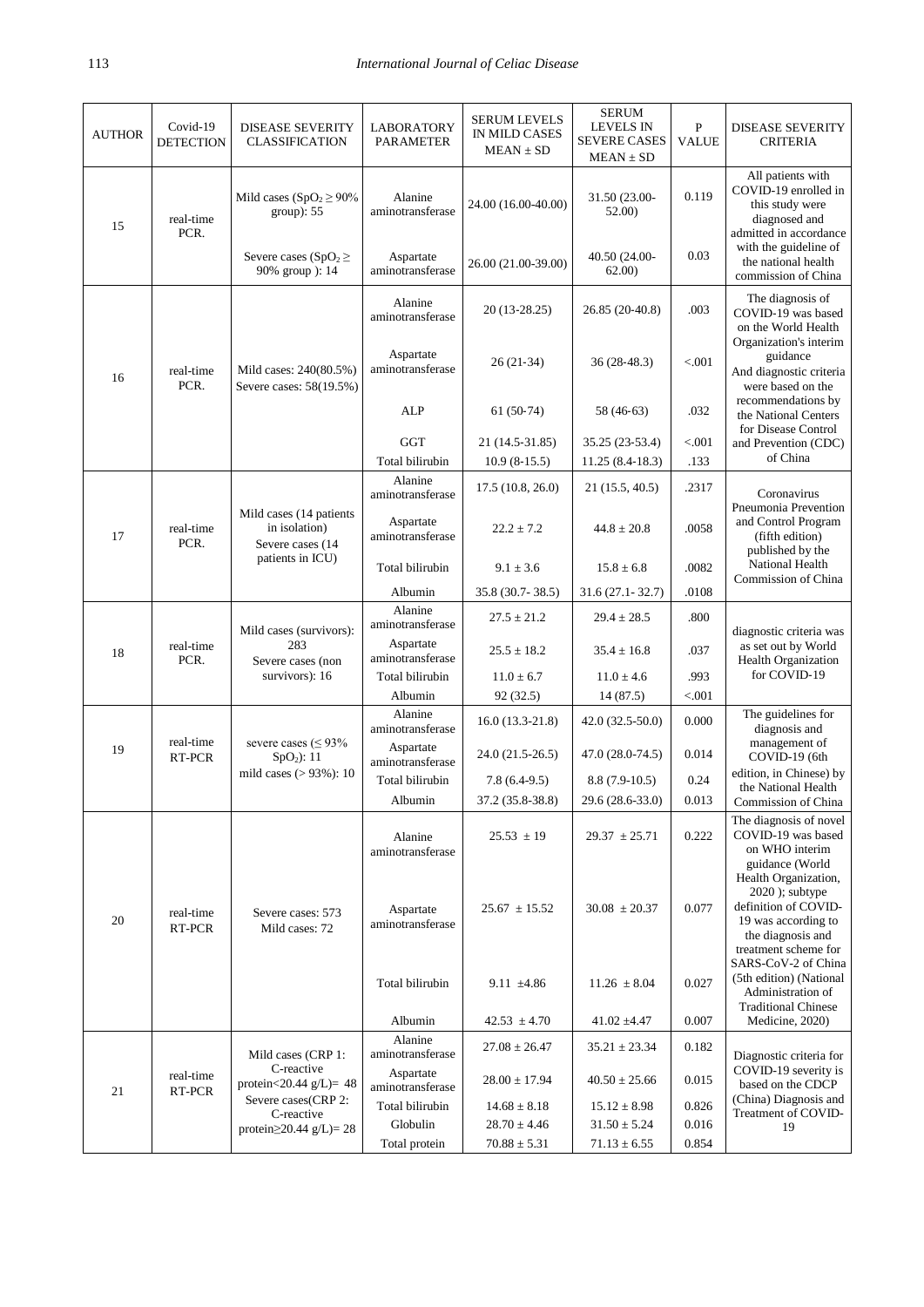| <b>AUTHOR</b> | Covid-19<br><b>DETECTION</b> | <b>DISEASE SEVERITY</b><br><b>CLASSIFICATION</b>                                                                                                                 | <b>LABORATORY</b><br><b>PARAMETER</b> | <b>SERUM LEVELS</b><br>IN MILD CASES<br>$MEAN \pm SD$ | <b>SERUM</b><br><b>LEVELS IN</b><br><b>SEVERE CASES</b><br>$MEAN \pm SD$ | P<br><b>VALUE</b> | <b>DISEASE SEVERITY</b><br><b>CRITERIA</b>                                                                                                                                                                                                                                                                                                         |
|---------------|------------------------------|------------------------------------------------------------------------------------------------------------------------------------------------------------------|---------------------------------------|-------------------------------------------------------|--------------------------------------------------------------------------|-------------------|----------------------------------------------------------------------------------------------------------------------------------------------------------------------------------------------------------------------------------------------------------------------------------------------------------------------------------------------------|
| 22            | real-time<br>RT-PCR          | Mild cases (Adults<br>treated on a general<br>ward or intermediate<br>care unit) = $148$<br>Severe cases (Adults<br>treated in the intensive<br>care unit) $=27$ | Alanine<br>aminotransferase           | $29(19-45)$                                           | $36(25-75)$                                                              | 0.03              | The diagnosis of novel<br>COVID-19 was based<br>on WHO interim<br>guidance (World<br>Health Organization,<br>$2020$ ); subtype<br>definition of COVID-<br>19 was according to<br>the diagnosis and<br>treatment scheme for<br>SARS-CoV-2 of China<br>(5th edition) (National<br>Administration of<br><b>Traditional Chinese</b><br>Medicine, 2020) |
| 23            | real-time                    | Mild case<br>11(Survivors):                                                                                                                                      | Aminotransferase                      | 39.5 (26.4-77.5)                                      | 50.9 (43.2-71.2)                                                         | NA                | NA                                                                                                                                                                                                                                                                                                                                                 |
|               | RT-PCR                       | Severe cases (Non-<br>survivors $)$ : 8)                                                                                                                         | Albumin                               | $36(31.8-37.3)$                                       | 33.65 (29.2-34.7)                                                        | <b>NA</b>         |                                                                                                                                                                                                                                                                                                                                                    |

#### **3.1. Alanine Aminotransferase**

A total of twelve studies [\[12-23\]](#page-5-9) investigated ALT levels in COVID 19 infected patients out of which 11 (91.7%) studies [\[12,14-22\]](#page-5-9) reported increase in ALT. Of the eleven studies, the ALT increase in 3 (27.3%) studies were significant ( $P < 0.05$ ) as against seven studies  $[12,14,15,17,18,20,21]$  were the increase was reported to be non-significant ( $P \ge 0.05$ ). ALT level decreased in one study [\[13\].](#page-5-10)

#### **3.2. Aspartate Aminotransaminase**

Ten studies [\[12-21\]](#page-5-9) reported AST changes in COVID 19 infected patients and according to their findings, all the studies (100%) reported that AST levels were increased. The increase in AST was significant in eight studies [\[12,14-19,21\]](#page-5-9) and non-significant in two studies [\[13,20\].](#page-5-10)

#### **3.3. Alkaline Phosphatase**

ALP was investigated in two studies [\[14,16\]](#page-5-11) and in the two studies, the serum level of ALP decreased in COVID 19 infected patients. The decrease was significant in one study [\[16\]](#page-5-12) and non-significant in the other [\[14\].](#page-5-11)

#### **3.4. Gamma Glutaryl Transferase**

Two studies [\[14,16\]](#page-5-11) investigated GGT and reported an increase in serum GGT level in COVID 19 infected patients. The increase was significant in one study [\[16\]](#page-5-12) and non-significant in the othe[r \[14\].](#page-5-11)

#### **3.5. Total Bilirubin**

Total bilirubin was identified in seven studies [\[14,16-21\].](#page-5-11) Five of the seven studies  $[16,17,19,20,21]$  reported an increase in total bilirubin levels in COVID 19 infected patients. The increase was significant in three [\[16,17,21\]](#page-5-12) of the five studies and non-significant in two studies [\[19,21\].](#page-5-13) An decrease in total bilirubin was reported in one

study [\[14\]](#page-5-11) whereas in another study [\[18\]](#page-5-14) there is no change in serum level of total bilirubin.

#### **3.6. Albumin**

Albumin level was investigated in eight studies [\[12,13,14,17,18,19,20,23\]](#page-5-9) and in all of them (100%), serum level of albumin significantly decreased in COVID 19 infected patients.

#### **3.7. Globulin**

A total of three studies [\[12,14,21\]](#page-5-9) investigated globulin level in COVID 19 infected patients. According to two of the studies [\[12,14\],](#page-5-9) serum level of globulin decreased nonsignificantly in the infected patient whereas a significant increase was seen in one study [\[21\].](#page-5-15)

#### **4. Discussion**

The purpose of the present review was to figure out the laboratory characteristics of liver function tests of patients with COVID 19 and from this study, it is evident that COVID 19 is associated with liver damage. Any damage to the liver is associated with changes in liver enzymes and other substances that are either produced in the liver or are excreted through the liver. The level of these substances in the blood depends on the severity of the damage to the liver. The most prevalent laboratory findings in the present study were increased AST (100%), ALT (91.7%) and total bilirubin (71.4%), as well as 100%, decreased serum level of albumin. This result links severe cases of COVID 19 to liver damage. A similar systematic review and meta-analysis equally reported similar findings [\[24\].](#page-5-16) Also, a previous study that analyzed a cohort of patients who died of severe COVID 19 reported elevated levels of AST (79%), ALT (14%) and GGT (36%) in these patients [\[25\].](#page-5-17) Interestingly, studies have associated other forms of coronaviruses with liver damage [\[26,27\].](#page-5-18) The use of liver function tests (LFT) in the predicting severity of the liver injury is well documented in the work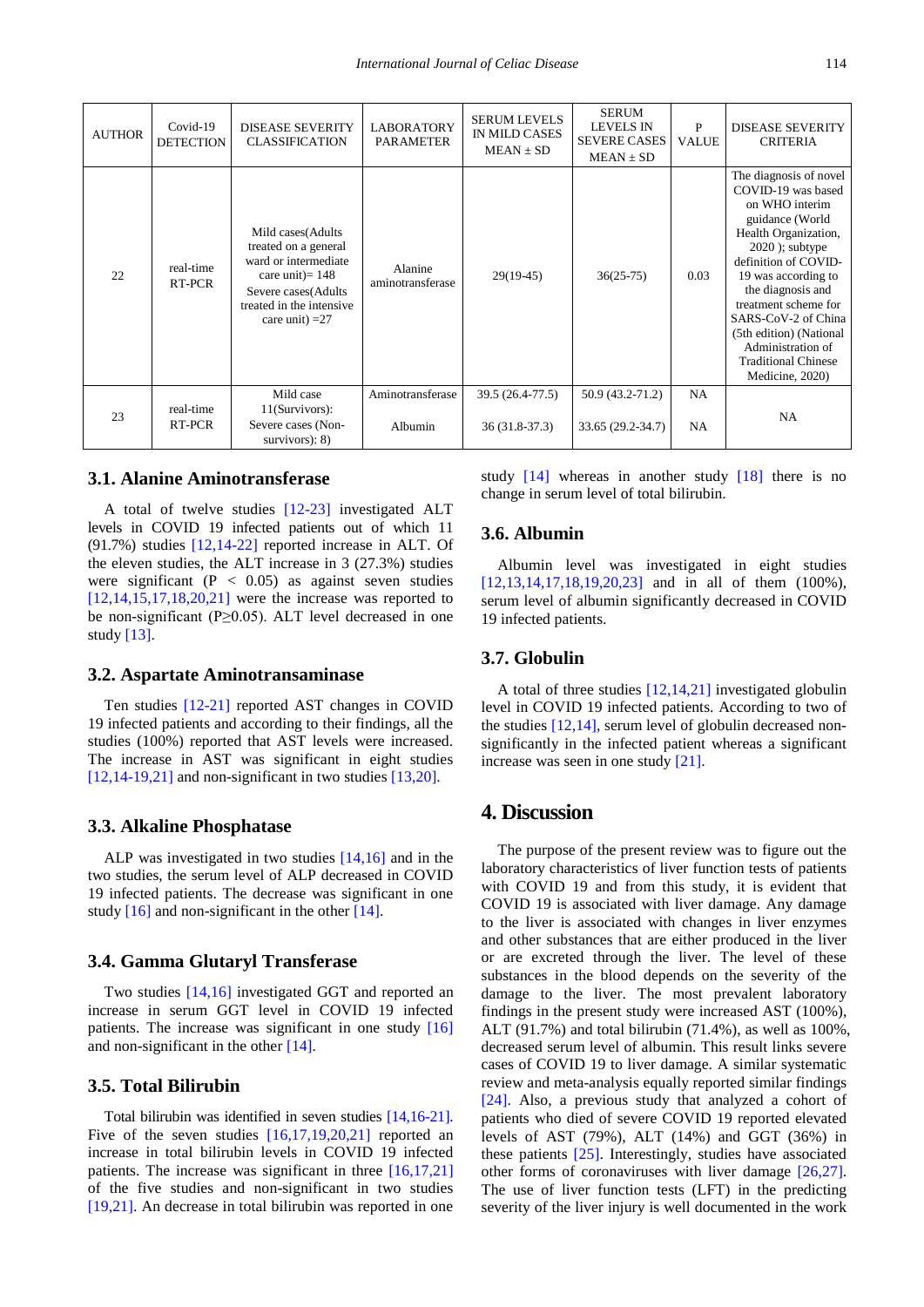of [\[28\]](#page-5-19) and AST is significant for stage 3 and 4 fibrosis [\[29\].](#page-6-0) The elevation of GGT shows the involvement of the biliary epithelial cells whereas the decreased in albumin is a pointer that the synthetic function of the liver is also impaired.

Medical laboratory science should not be neglected in the fight against COVID 19 [\[30,31,32\],](#page-6-1) as the containment of the pandemic has a lot to do with such medical laboratory diagnosis and management of the severity among the patients.

## **5. Conclusion**

Liver injury is associated with COVID 19 infection especially in its severe form and earlier detection and reversal of these effects can positively affect patient's prognosis and survival.

## **Conflict of Interest**

None.

# **Financial Assistance**

None.

### **References**

- <span id="page-5-0"></span>[1] World health organization 2020. WHO Coronavirus disease (COVID 19) outbreak. 2020. Available from https://www.who.int/health topics/coronavirus#tab=tab\_1.
- <span id="page-5-1"></span>[2] WHO Emerging respiratory viruses, including COVID-19: methods for detection, prevention, response and control. Available from https://openwho.org/courses/introduction-to-ncov . Accessed 28th June 2020.
- <span id="page-5-2"></span>[3] WHO Coronavirus Disease (COVID-19) Dashboard. Available from https://covid19.who.int/?gclid=Cj0KCQjw3N.v3BRC8ARIsAPh8 hgLgwA6Dip5mUrQHwoAs3eeyCyex9FqAFQai05STszLr26QSf
- <span id="page-5-3"></span>wTVL. pkaAj54EALw\_wcB. Accessed 27 June 2020. [4] Nigerian Center for Disease Control (NCDC) 2020. COVID-19 Nigeria. Available at https://covid19.ncdc.gov.ng/. Accessed 27June 2020.
- <span id="page-5-4"></span>[5] Huang Y, Wang X, Li L, Ren J, Zhao Y, Hu, et al. Clinical features of patients infected with 2019 novel coronavirus in Wuhan, China. Lancet 395 (10223) (2020): 497-506.
- <span id="page-5-5"></span>Ronco C.and Reis T. Kidney involvement in COVID-19 and rationale for extracorporeal therapies. Nat Rev Nephrol. 2020: 1-3.
- <span id="page-5-8"></span>[7] Feng G,Zheng K.I,Yan Q.Q, Rios R.S,Targher G, Byrne C.D, Poucke S.V, Wen-Yue Liu W.Y, and Zheng M.H.COVID-19 and Liver Dysfunction: Current Insights and Emergent Therapeutic Strategies.J ClinTranslHepatol. 2020 Mar 28; 8(1): 18-24.
- <span id="page-5-6"></span>[8] Aygun H. Vitamin D Can Prevent COVID-19 Infection-Induced Multiple Organ Damage. NaunynSchmiedebergs Arch Pharmacol 2020; 393(7): 1157-1160.
- [9] Ikeagwulonu R.C, Etukudoh N.S, Obeta M.U, Mgbecheta C.U. Does Vitamin D Serum Levels Affect The Risk of Covid 19 and its Clinical Outcomes? A Review of Literature. EAS J Med Surg 2020; 2(6).
- [10] Zeng F, Huang Y, Guo Y, Chen X, Xiao L, Deng G. Association of inflammatory markers with the severity of COVID-19: A meta-analysis. *International Journal of Infectious Diseases.* 2020; 96: 467-474.
- <span id="page-5-7"></span>[11] Rothan H.A, Byrareddy S.N. The epidemiology and pathogenesis of coronavirus disease (COVID-19) outbreak. Journal of Autoimmunity 2020; 109.
- <span id="page-5-9"></span>[12] Mo P, Xing Y, Xiao Y, Deng L, Zhao Q, Wang H, Xiong Y, Cheng Z, Gao S, Liang K, Luo M, Chen T, Song S, Ma Z, Chen X, Zheng R, Cao Q, Wang F, Zhang Y. Clinical characteristics of refractory COVID*-19 pneumonia in Wuhan, China .Clinical Infectious Diseases.*
- <span id="page-5-10"></span>[13] Liu W; Tao Z.W, Wang L, Yuan M.L, Liu K, Zhou L, Wei S, Deng Yan, Liu J, Liu H.G, Yang M, Hu Y.Analysis of factors associated with disease outcomes in hospitalized patients with 2019 novel coronavirus disease. Chinese Medical Journal; 2020 (133(9): 1032-1038.
- <span id="page-5-11"></span>[14] Sun Y, Dong Y, Wang L,Xie H, Li B,Chang C, Wang F. Characteristics and prognostic factors of disease severity in patients with COVID-19: The Beijing experience. *Journal of Autoimmunity*.
- [15] Wang Z, Yang B, Li Q, Wen L, Zhang R. Clinical features of 69 cases with coronavirus disease 2019 in Wuhan, China. Clin Infect Dis. 2020; 272.
- <span id="page-5-12"></span>[16] Cai Q, Huang D, Ou P, Yu H, Zhu Z, Xia Z, Su Y, Ma Z, Zhang Y, Li Z, He Q, Liu L, Fu Y, Chen J. COVID‐19 in a designated infectious diseases hospital outside Hubei Province, China. Allergy; 2020; 00: 1-11.
- [17] Wang F, Yang Y, Dong K, Yan Y, Zhang S, Ren H, Yu X, Shi X. Clinical characteristics of 28 patients with diabetes and covid-19 in wuhan, china.Endocr Pract.2020; 26.
- <span id="page-5-14"></span>[18] Huang J, Cheng A, Kumar R, Fang Y, Chen G, Zhu Y, Lin S. Hypoalbuminemia predicts the outcome of COVID‐19 independent of age and co-morbidity. Journal of Medical Virology; 2020.
- <span id="page-5-13"></span>[19] Chen G,Wu D, Guo W, Cao Y, Huang D, Wang H, Wang T, Zhang X, Chen H, Yu H, Zhang X, Zhang M, Wu S, Song J, Chen T, Han M,Li S, Luo X, Zhao J, and Ning Q. Clinical and immunological features of severe and moderate coronavirus disease 2019. *J Clin Invest*. 2020; 130(5): 2620-2629.
- [20] Zhang X, Cai H, Hu J, Lian J, Gu J, Zhang S, Ye C, Lu Y, Jin C, Yu G, Jia H, Zhang Y, Sheng J, Li L, Yang Y. Epidemiological, clinical characteristics of cases of SARS-CoV-2 infection with abnormal imaging findings. *International Journal of Infectious Diseases, 2020;* 94: 81-87.
- <span id="page-5-15"></span>[21] Chen W, Zheng K.I,Liu S,Yan Z, Xu C, and Qiao Z. Plasma CRP level is positively associated with the severity of COVID-19. Ann ClinMicrobiolAntimicrob 2020; 19: 18.
- [22] Israelsen S.B, Kristiansen K.T, Hindsberger B, Ulrik C.S, Andersen O, Jensen M, Andersen S, Rasmussen C, Jørgensen H.L, Østergaard C, Lindhardt B. Ø, Kronborg G, & Benfield T.Characteristics of patients with COVID-19 pneumonia at Hvidovre Hospital, March-April 2020. *Dan Med J 2020*; 67(6): A05200313.
- [23] Zhang J, Liu P, Wang M, Wang J, Chen J, Yuan W, Li M, Xie Z, Dong W, Li H, Zhao Y, Wan L, Chu T, Wang L, Zhang H, Tao T, Ma J. The clinical data from 19 critically ill patients with coronavirus disease 2019: a single-centered, retrospective, observational study. *Journal of Public Health (Berl.): From Theory to Practice.*
- <span id="page-5-16"></span>[24] Parohan M, Yaghoubi S, and Sera A. Liver injury is associated with severe coronavirus disease2019 (COVID-19) infection: A systematic review and meta-analysis of retrospective studies. Hepatology Research 2020.
- <span id="page-5-17"></span>[25] Tian S, Liu H, Liao M, Wu Y, Yang C, Cai Y, Peng Z, and Xiao S.Y. Analysis of Mortality in Patients With COVID-19: Clinical and Laboratory Parameters.Open Forum Infect Dis. 2020; 7(5): 152.
- <span id="page-5-18"></span>[26] Saad M, Omrani AS, Baig K et al. Clinical aspects and out-comes of 70 patients with Middle East respiratory syndromecoronavirus infection: a single-center experience in SaudiArabia.Int J Infect Dis2014; 29: 301-6.35
- [27] Al-Hameed F, Wahla AS, Siddiqui S et al. Characteristics andoutcomes of Middle East respiratory syndrome coronaviruspatients admitted to an intensive care unit in Jeddah, SaudiArabia.J Intensive Care Med. 2016; 31: 344-8.
- <span id="page-5-19"></span>[28] McLernon DJ, Donnan PT, Sullivan FM, et al. Prediction of liver disease in patients whose liver function tests have been checked in primary care: model development and validation using populationbased observational cohorts. *BMJ Open* 2014; 4: e004837.